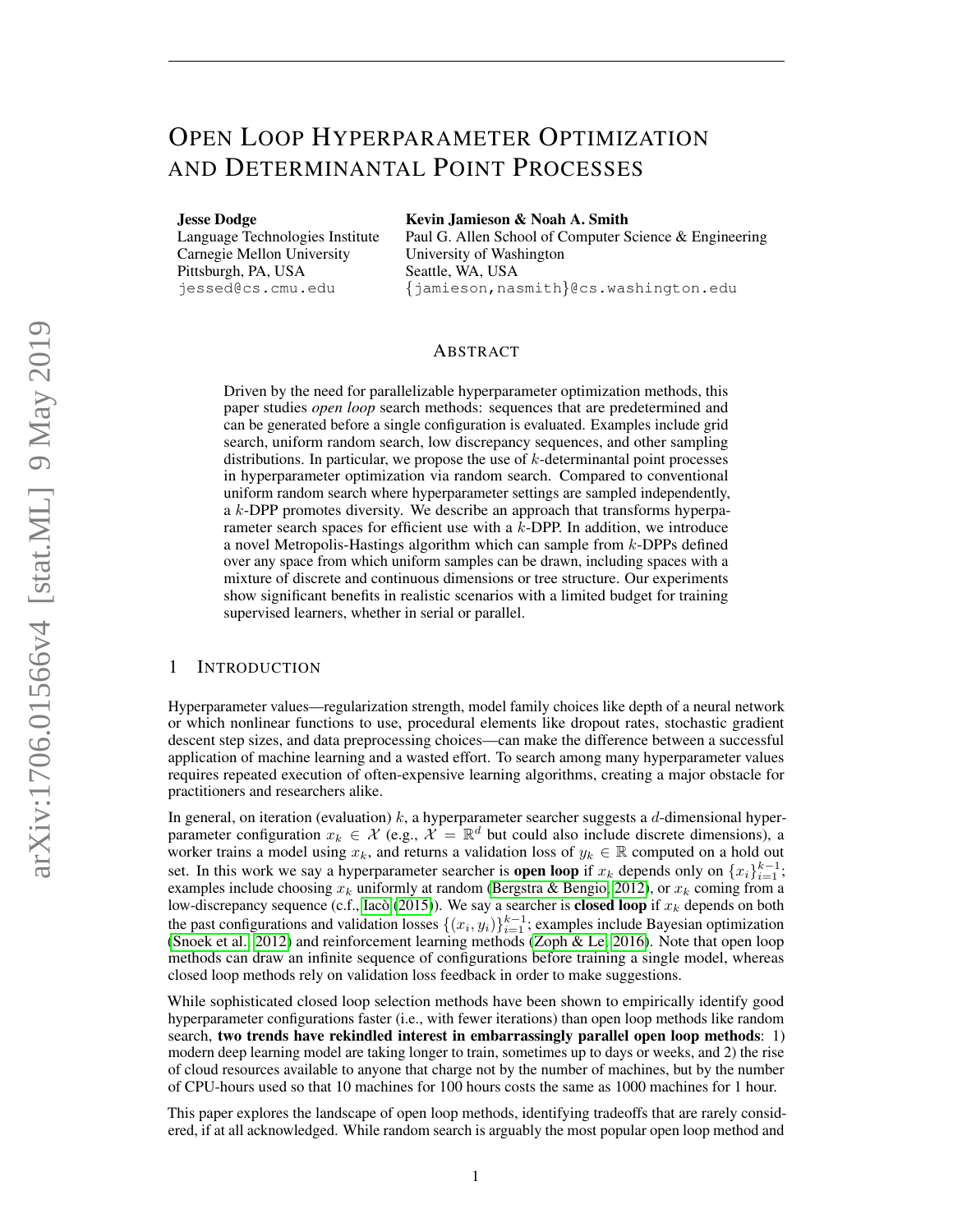chooses each  $x_k$  independently of  $\{x_i\}_{i=1}^{k-1}$ , it is by no means the only choice. In many ways uniform random search is the least interesting of the methods we will discuss because we will advocate for methods where  $x_k$  depends on  $\{x_i\}_{i=1}^{k-1}$  to promote **diversity**. In particular, we will focus on drawing  $\{x_i\}_{i=1}^k$  from a k-**determinantal point process (DPP)** [\(Kulesza et al., 2012\)](#page-10-2). We introduce a sampling algorithm which allows DPPs to support real, integer, and categorical dimensions, any of which may have a tree structure, and we describe connections between DPPs and Gaussian processes  $(GPs)$ .

In synthetic experiments, we find our diversity-promoting open-loop method outperforms other open loop methods. In practical hyperparameter optimization experiments, we find that it significantly outperforms other approaches in cases where the hyperparameter values have a large effect on performance. Finally, we compare against a closed loop Bayesian optimization method, and find that sequential Bayesian optimization takes, on average, more than ten times as long to find a good result, for a gain of only 0.15 percent accuracy on a particular hyperparameter optimization task.

# 2 RELATED WORK

While this work focuses on open loop methods, the vast majority of recent work on hyperparameter tuning has been on closed loop methods, which we briefly review.

## 2.1 CLOSED LOOP METHODS

Much attention has been paid to sequential model-based optimization techniques such as Bayesian optimization [\(Bergstra et al., 2011;](#page-10-3) [Snoek et al., 2012\)](#page-11-0) which sample hyperparameter spaces adaptively. These techniques first choose a point in the space of hyperparameters, then train and evaluate a model with the hyperparameter values represented by that point, then sample another point based on how well previous point(s) performed. When evaluations are fast, inexpensive, and it's possible to evaluate a large number of points (e.g.  $k = \Omega(2^d)$  for d hyperparameters) these approaches can be advantageous, but in the more common scenario where we have limited time or a limited evaluation budget, the sequential nature of closed loop methods can be cumbersome. In addition, it has been observed that many Bayesian optimization methods with a moderate number of hyperparameters, when run for k iterations, can be outperformed by sampling 2k points uniformly at random [\(Li et al.,](#page-10-4) [2017\)](#page-10-4), indicating that even simple open loop methods can be competitive.

Parallelizing Bayesian optimization methods has proven to be nontrivial, though many agree that it's vitally important. While many algorithms exist which can sample more than one point at each iteration [\(Contal et al., 2013;](#page-10-5) [Desautels et al., 2014;](#page-10-6) [Gonzalez et al., 2016;](#page-10-7) [Kandasamy et al., 2018\)](#page-10-8), ´ the sequential nature of Bayesian optimization methods prevent the full parallelization open loop methods can employ. Even running two iterations (with batches of size  $k/2$ ) will take on average twice as long as fully parallelizing the evaluations, as you can do with open loop methods like grid search, sampling uniformly, or sampling according to a DPP.

One line of research has examined the use of k-DPPs for optimizing hyperparameters in the context of parallelizing Bayesian optimization [\(Kathuria et al., 2016;](#page-10-9) [Wang et al., 2017\)](#page-11-2). At each iteration within one trial of Bayesian optimization, instead of drawing a single new point to evaluate from the posterior, they define a k-DPP over a relevance region from which they sample a diverse set of points. They found their approach to beat state-of-the-art performance on a number of hyperparameter optimization tasks, and they proved that generating batches by sampling from a  $k$ -DPP has better regret bounds than a number of other approaches. They show that a previous batch sampling approach which selects a batch by sequentially choosing a point which has the highest posterior variance [\(Contal et al., 2013\)](#page-10-5) is just approximating finding the maximum probability set from a  $k$ -DPP (an NP-hard problem [\(Kulesza et al., 2012\)](#page-10-2)), and they prove that sampling (as opposed to maximization) has better regret bounds for this optimization task. We use the work of [Kathuria et al.](#page-10-9) [\(2016\)](#page-10-9) as a foundation for our exploration of fully-parallel optimization methods, and thus we focus on  $k$ -DPP sampling as opposed to maximization.

So-called configuration evaluation methods have been shown to perform well by adaptively allocating resources to different hyperparameter settings [\(Swersky et al., 2014;](#page-11-3) [Li et al., 2017\)](#page-10-4). They initially choose a set of hyperparameters to evaluate (often uniformly), then partially train a set of models for these hyperparameters. After some fixed training budget (e.g., time, or number of training examples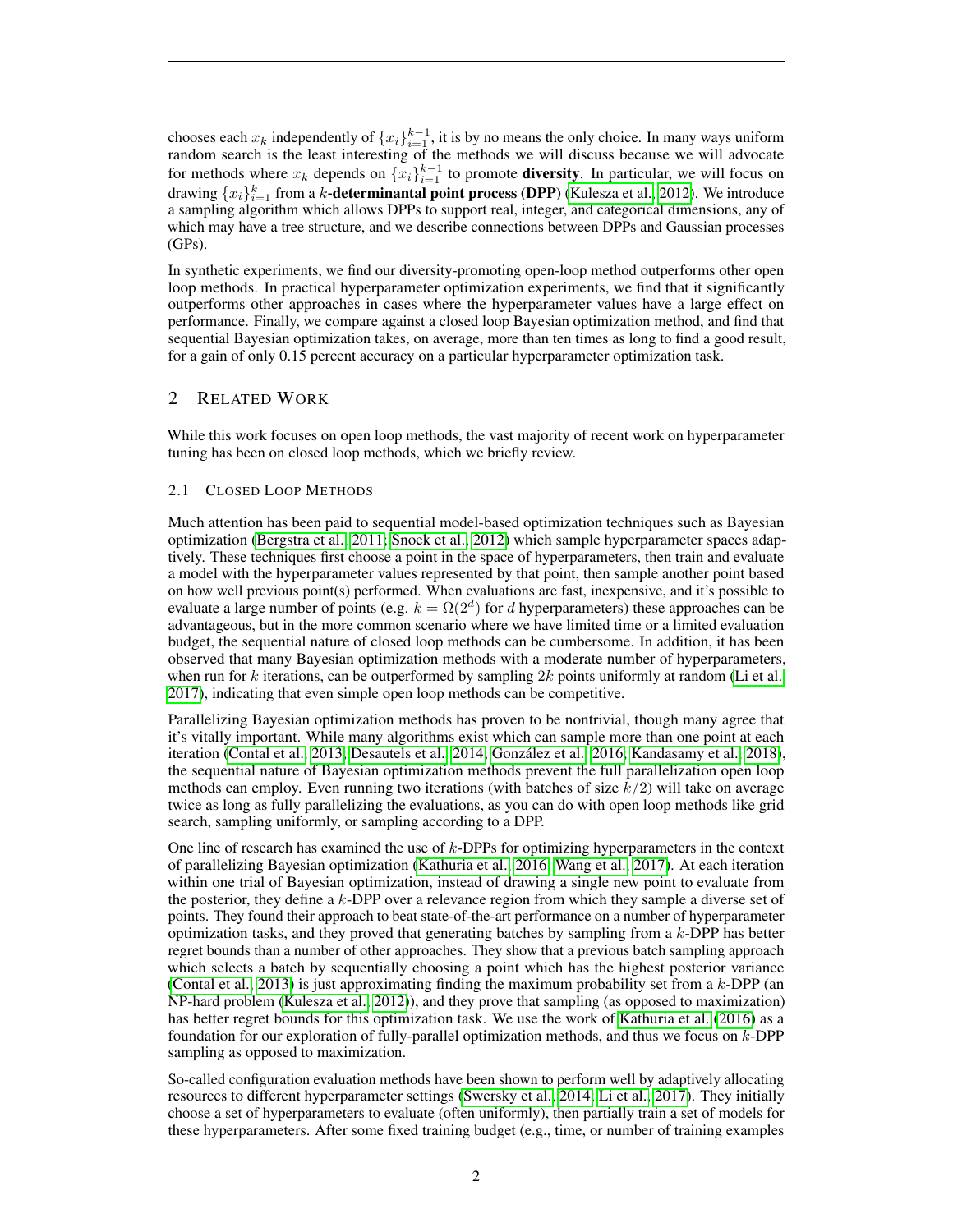observed), they compare the partially trained models against one another and allocate more resources to those which perform best. Eventually, these algorithms produce one (or a small number) of fully trained, high-quality models. In some sense, these approaches are orthogonal to open vs. closed loop methods, as the diversity-promoting approach we advocate can be used as a drop-in replacement to the method used to choose the initial hyperparameter assignments.

#### <span id="page-2-1"></span>2.2 SAMPLING PROPORTIONAL TO THE POSTERIOR VARIANCE OF A GAUSSIAN PROCESS

GPs have long been lauded for their expressive power, and have been used extensively in the hyperparameter optimization literature. [Hennig & Garnett](#page-10-10) [\(2016\)](#page-10-10) show that drawing a sample from a k-DPP with kernel K is equivalent to sequentially sampling k times proportional to the (updated) posterior variance of a GP defined with covariance kernel  $K$ . This sequential sampling is one of the oldest hyperparameter optimization algorithms, though our work is the first to perform an in-depth analysis. Additionally, this has a nice information theoretic justification: since the entropy of a Gaussian is proportional to the log determinant of the covariance matrix, points drawn from a DPP have probability proportional to  $exp(information gain)$ , and the most probable set from the DPP is the set which maximizes the information gain. With our MCMC algorithm presented in Algorithm [2,](#page-6-0) we can draw samples with these appealing properties from any space for which we can draw uniform samples. The ability to draw  $k$ -DPP samples by sequentially sampling points proportional to the posterior variance grants us another boon: if one has a sample of size  $k$  and wants a sample of size  $k+1$ , only a single additional point needs to be drawn, unlike with the sampling algorithms presented in [Kulesza et al.](#page-10-2) [\(2012\)](#page-10-2). Using this approach, we can draw samples up to  $k = 100$  in less than a second on a machine with 32 cores.

## 2.3 OPEN LOOP METHODS

As discussed above, recent trends have renewed interest in open loop methods. While there exist many different batch BO algorithms, analyzing these in the open loop regime (when there are no results from function evaluations) is often rather simple. As there is no information with which to update the posterior mean, function evaluations are hallucinated using the prior or points are drawn only using information about the posterior variance. For example, in the open loop regime, [Kandasamy](#page-10-8) [et al.](#page-10-8) [\(2018\)](#page-10-8)'s approach without hallucinated observations is equivalent to uniform sampling, and their approach with hallucinated observations (where they use the prior mean in place of a function evaluation, then update the posterior mean and variance) is equivalent to sequentially sampling according to the posterior variance (which is the same as sampling from a DPP). Similarly, open loop optimization in SMAC [\(Hutter et al., 2012\)](#page-10-11) is equivalent to first Latin hypercube sampling to make a large set of diverse candidate points, then sampling  $k$  uniformly among these points.

Recently, uniform sampling was shown to be competitive with sophisticated closed loop methods for modern hyperparameter optimization tasks like optimizing the hyperparameters of deep neural networks [\(Li et al., 2017\)](#page-10-4), inspiring other works to explain the phenomenon [\(Ahmed et al., 2016\)](#page-9-0). [Bergstra & Bengio](#page-10-0) [\(2012\)](#page-10-0) offer one of the most comprehensive studies of open loop methods to date, and focus attention on comparing random search and grid search. A main takeaway of the paper is that uniform random sampling is generally preferred to grid search<sup>[1](#page-2-0)</sup> due to the frequent observation that some hyperparameters have little impact on performance, and random search promotes more diversity in the dimensions that matter. Essentially, if points are drawn uniformly at random in  $d$ dimensions but only  $d' < d$  dimensions are relevant, those same points are uniformly distributed (and just as diverse) in  $d'$  dimensions. Grid search, on the other hand, distributes configurations aligned with the axes so if only  $d' < d$  dimensions are relevant, many configurations are essentially duplicates.

However, grid search does have one favorable property that is clear in just one dimension. If  $k$  points are distributed on [0, 1] on a grid, the maximum spacing between points is equal to  $\frac{1}{k-1}$ . But if points are uniformly at random drawn on [0, 1], the expected largest gap between points scales as  $\frac{1}{\sqrt{2}}$  $\frac{1}{k}$ . If, by bad luck, the optimum islocated in this largest gap, this difference could be considerable; we attempt to quantify this idea in the next section.

<span id="page-2-0"></span><sup>&</sup>lt;sup>1</sup>Grid search uniformly grids  $[0,1]^d$  such that  $x_k = (\frac{i_1}{m}, \frac{i_2}{m}, \dots, \frac{i_d}{m})$  is a point on the grid for  $i_j =$  $0, 1, \ldots, m$  for all j, with a total number of grid points equal to  $(m + 1)^d$ .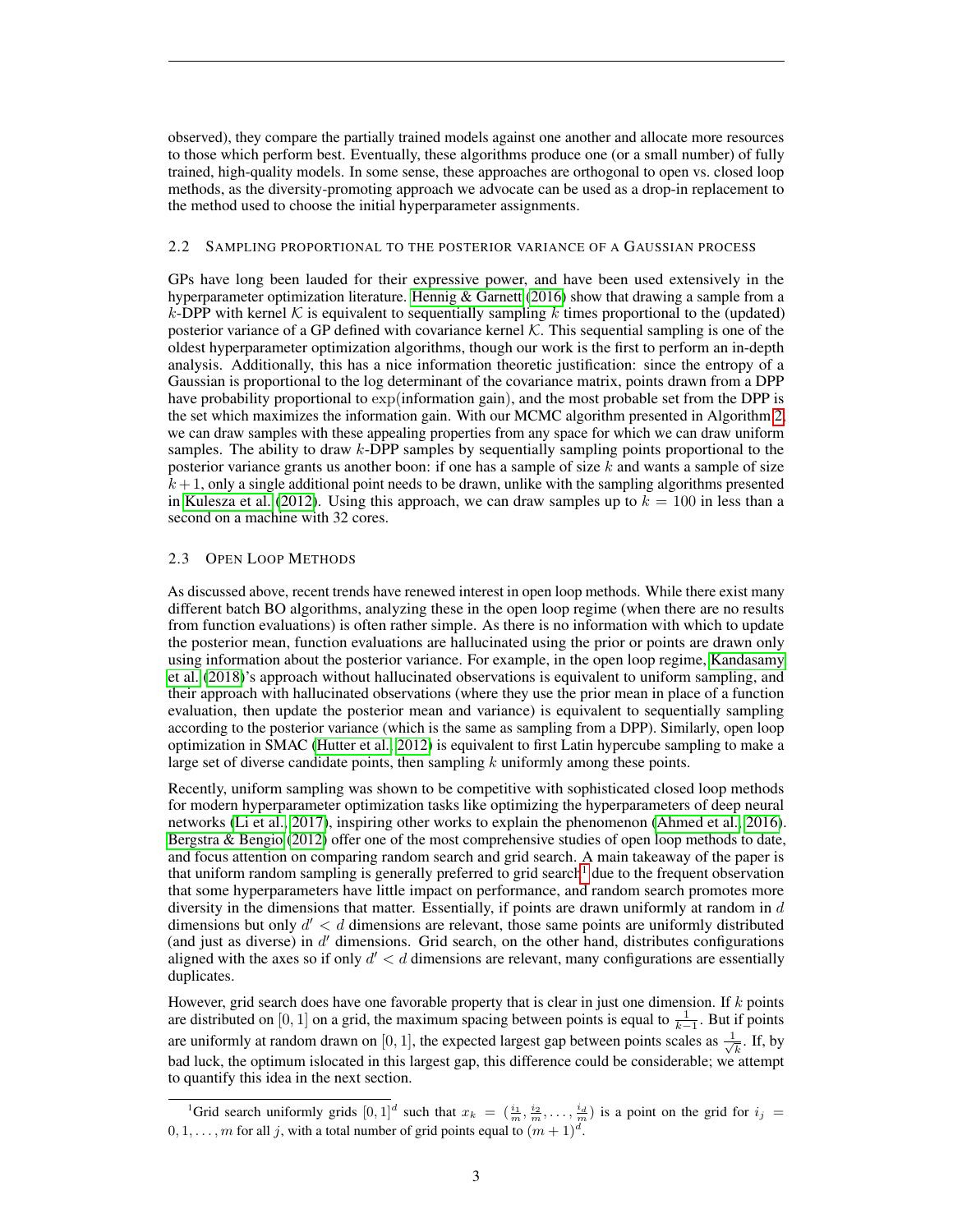# 3 MEASURES OF SPREAD

Quantifying the spread of a sequence  $\mathbf{x} = (x_1, x_2, \dots, x_k)$  (or, similarly, how well x covers a space) is a well-studied concept. In this section we introduce discrepancy, a quantity used by previous work, and dispersion, which we argue is more appropriate for optimization problems.

#### 3.1 DISCREPANCY

Perhaps the most popular way to quantify the spread of a sequence is star discrepancy. One can interpret the star discrepancy as a multidimensional version of the Kolmogorov-Smirnov statistic between the sequence  $x$  and the uniform measure; intuitively, when  $x$  contains points which are spread apart, star discrepancy is small. We include a formal definition in Appendix [A.](#page-12-0)

Star discrepancy plays a prominent role in the numerical integration literature, as it provides a sharp bound on the numerical integration error through the the Koksma-Hlawka inequality (given in Appendix [B\)](#page-12-1) [\(Hlawka, 1961\)](#page-10-12). This has led to wide adoption of low discrepancy sequences, even outside of numerical integration problems. For example, [Bergstra & Bengio](#page-10-0) [\(2012\)](#page-10-0) analyzed a number of low discrepancy sequences for some optimization tasks and found improved optimization performance over uniform sampling and grid search. Additionally, low discrepancy sequences such as the Sobol sequence<sup>[2](#page-3-0)</sup> are used as an initialization procedure for some Bayesian optimization schemes [\(Snoek et al., 2012\)](#page-11-0).

#### 3.2 DISPERSION

Previous work on open loop hyperparameter optimization focused on low discrepancy sequences [\(Bergstra & Bengio, 2012;](#page-10-0) [Bousquet et al., 2017\)](#page-10-13), but optimization performance—how close a point in our sequence is to the true, fixed optimum—is our goal, not a sequence with low discrepancy. As discrepancy doesn't directly bound optimization error, we turn instead to dispersion

$$
d_k(\mathbf{x}) = \sup_{x \in [0,1]^d} \min_{1 \le i \le k} \rho(x, x_i),
$$

where  $\rho$  is a distance (in our experiments  $L_2$  distance). Intuitively, the dispersion of a point set is the radius of the largest Euclidean ball containing no points; dispersion measures the worst a point set could be at finding the optimum of a space.

Following [Niederreiter](#page-10-14) [\(1992\)](#page-10-14), we can bound the optimization error as follows. Let  $f$  be the function we are aiming to optimize (maximize) with domain  $\mathcal{B}$ ,  $m(f) = \sup f(x)$  be the global optimum of  $x\in \mathcal{B}$ the function, and  $m_k(f; \mathbf{x}) = \sup f(x_i)$  be the best-found optimum from the set x. Assuming f is  $1 \leq i \leq k$ 

continuous (at least near the global optimum), the modulus of continuity is defined as

$$
\omega(f;t) = \sup_{\substack{x,y \in \mathcal{B} \\ \rho(x,y) \le t}} |f(x) - f(y)| \text{, for some } t \ge 0.
$$

**Theorem 1.** *[\(Niederreiter, 1992\)](#page-10-14) For any point set* x *with dispersion*  $d_k(\mathbf{x})$ *, the optimization error is bounded as*

$$
m(f) - m_k(f; \mathbf{x}) \le \omega(f; d_k(\mathbf{x})).
$$

Dispersion can be computed efficiently (unlike discrepancy,  $D_k(\mathbf{x})$ , which is NP-hard [\(Zhigljavsky](#page-11-4) [& Zilinskas, 2007\)](#page-11-4)), and we give an algorithm in Appendix [C.](#page-12-2) Dispersion is at least  $\Omega(k^{-1/d})$ , and while low discrepancy implies low dispersion  $(d^{-1/2}d_k(\mathbf{x}) \leq \frac{1}{2}D_k(\mathbf{x})^{1/d})$ , the other direction does not hold.<sup>[3](#page-3-1)</sup> Therefore we know that the low-discrepancy sequences evaluated in previous work are also low-dispersion sequences in the big- $O$  sense, but as we will see they may behave quite differently.

<span id="page-3-0"></span><sup>&</sup>lt;sup>2</sup>[Bergstra & Bengio](#page-10-0) [\(2012\)](#page-10-0) found that the Niederreiter and Halton sequences performed similarly to the Sobol sequence, and that the Sobol sequence outperformed Latin hypercube sampling. Thus, our experiments include the Sobol sequence (with the Cranley-Patterson rotation) as a representative low-discrepancy sequence.

<span id="page-3-1"></span><sup>&</sup>lt;sup>3</sup>Discrepancy is a global measure which depends on all points, while dispersion only depends on points near the largest "hole".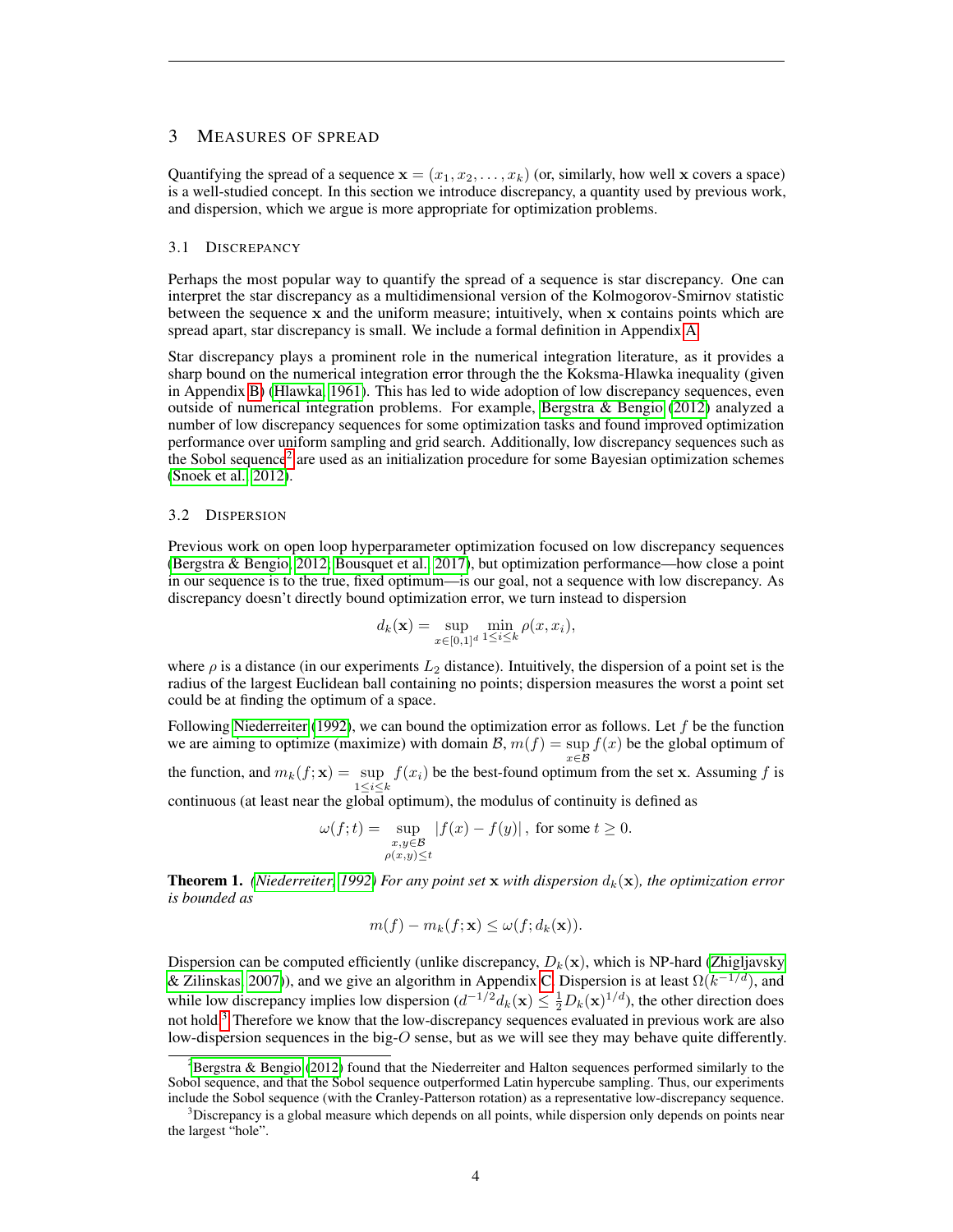Samples drawn uniformly are not low dispersion, as they have rate  $(\ln(k)/k)^{1/d}$  [\(Zhigljavsky &](#page-11-4) [Zilinskas, 2007\)](#page-11-4).

Optimal dispersion in one dimension is found with an evenly spaced grid, but it's unknown how to get an optimal set in higher dimensions.[4](#page-4-0) Finding a set of points with the optimal dispersion is as hard as solving the circle packing problem in geometry with k equal-sized circles which are as large as possible. Dispersion is bounded from below with  $d_k(\mathbf{x}) \ge (\Gamma(d/2+1))^{1/d} \pi^{-1/2} k^{-1/d}$ , though it is unknown if this bound is sharp.

#### 3.3 COMPARISON OF OPEN LOOP METHODS

In Figure [1](#page-5-0) we plot the dispersion of the Sobol sequence, samples drawn uniformly at random, and samples drawn from a  $k$ -DPP, in one and two dimensions. To generate the  $k$ -DPP samples, we sequentially drew samples proportional to the (updated) posterior variance (using an RBF kernel, with  $\sigma = \sqrt{2/k}$ , as described in Section [2.2.](#page-2-1) When  $d = 1$ , the regular structure of the Sobol sequence causes it to have increasingly large plateaus, as there are many "holes" of the same size.<sup>[5](#page-4-1)</sup> For example, the Sobol sequence has the same dispersion for  $42 \leq k \leq 61$ , and  $84 \leq k \leq 125$ . Samples drawn from a  $k$ -DPP appear to have the same asymptotic rate as the Sobol sequence, but they don't suffer from the plateaus. When  $d = 2$ , the k-DPP samples have lower average dispersion and lower variance.

One other natural surrogate of average optimization performance is to measure the distance from a fixed point, say  $\frac{1}{2}$  **1** =  $(\frac{1}{2}, \ldots, \frac{1}{2})$  or from the origin, to the nearest point in the length k sequence. Our experiments (in Appendix  $D$ ) on these metrics show the k-DPP samples bias samples to the corners of the space, which can be beneficial when the practitioner defined the search space with bounds that are too small.

Note, the low-discrepancy sequences are usually defined only for the  $[0, 1]^d$  hypecrube, so for hyperparameter search which involves conditional hyperparameters (i.e. those with tree structure) they are not appropriate. In what follows, we study the k-DPP in more depth and how it performs on real-world hyperparameter tuning problems.

# 4 METHOD

We begin by reviewing DPPs and k-DPPs. Let  $\beta$  be a domain from which we would like to sample a finite subset. (In our use of DPPs, this is the set of hyperparameter assignments.) In general,  $\beta$  could be discrete or continuous; here we assume it is discrete with N values, and we define  $\mathcal{Y} = \{1, \ldots, N\}$ to be a a set which indexes  $\beta$  (this index set will be particularly useful in Algorithm [1\)](#page-6-1). In Section [4.2](#page-5-1) we address when B has continuous dimensions. A DPP defines a probability distribution over  $2^{\mathcal{Y}}$ (all subsets of  $Y$ ) with the property that two elements of  $Y$  are more (less) likely to both be chosen the more dissimilar (similar) they are. Let random variable Y range over finite subsets of  $\mathcal{Y}$ .

There are several ways to define the parameters of a DPP. We focus on L-ensembles, which define the probability that a specific subset is drawn (i.e.,  $P(Y = A)$  for some  $A \subset Y$ ) as:

$$
P(\mathbf{Y} = \mathcal{A}) = \frac{\det(\mathbf{L}_{\mathcal{A}})}{\det(\mathbf{L} + I)}.
$$
 (1)

As shown in [Kulesza et al.](#page-10-2) [\(2012\)](#page-10-2), this definition of L admits a decomposition to terms representing the *quality* and *diversity* of the elements of  $Y$ . For any  $y_i, y_j \in Y$ , let:

$$
\mathbf{L}_{i,j} = q_i q_j \mathcal{K}(\boldsymbol{\phi}_i, \boldsymbol{\phi}_j), \tag{2}
$$

where  $q_i > 0$  is the quality of  $y_i, \phi_i \in \mathbb{R}^d$  is a featurized representation of  $y_i$ , and  $\mathcal{K} : \mathbb{R}^d \times \mathbb{R}^d \to$  $[0, 1]$  is a similarity kernel (e.g. cosine distance). (We will discuss how to featurize hyperparameter settings in Section [4.3.](#page-6-2))

Here, we fix all  $q_i = 1$ ; in future work, closed loop methods might make use of  $q_i$  to encode evidence about the quality of particular hyperparameter settings to adapt the DPP's distribution over time.

<span id="page-4-0"></span> $4$ In two dimensions a hexagonal tiling finds the optimal dispersion, but this is only valid when  $k$  is divisible by the number of columns and rows in the tiling.

<span id="page-4-1"></span> ${}^{5}$ By construction, each individual dimension of the d-dimensional Sobol sequence has these same plateaus.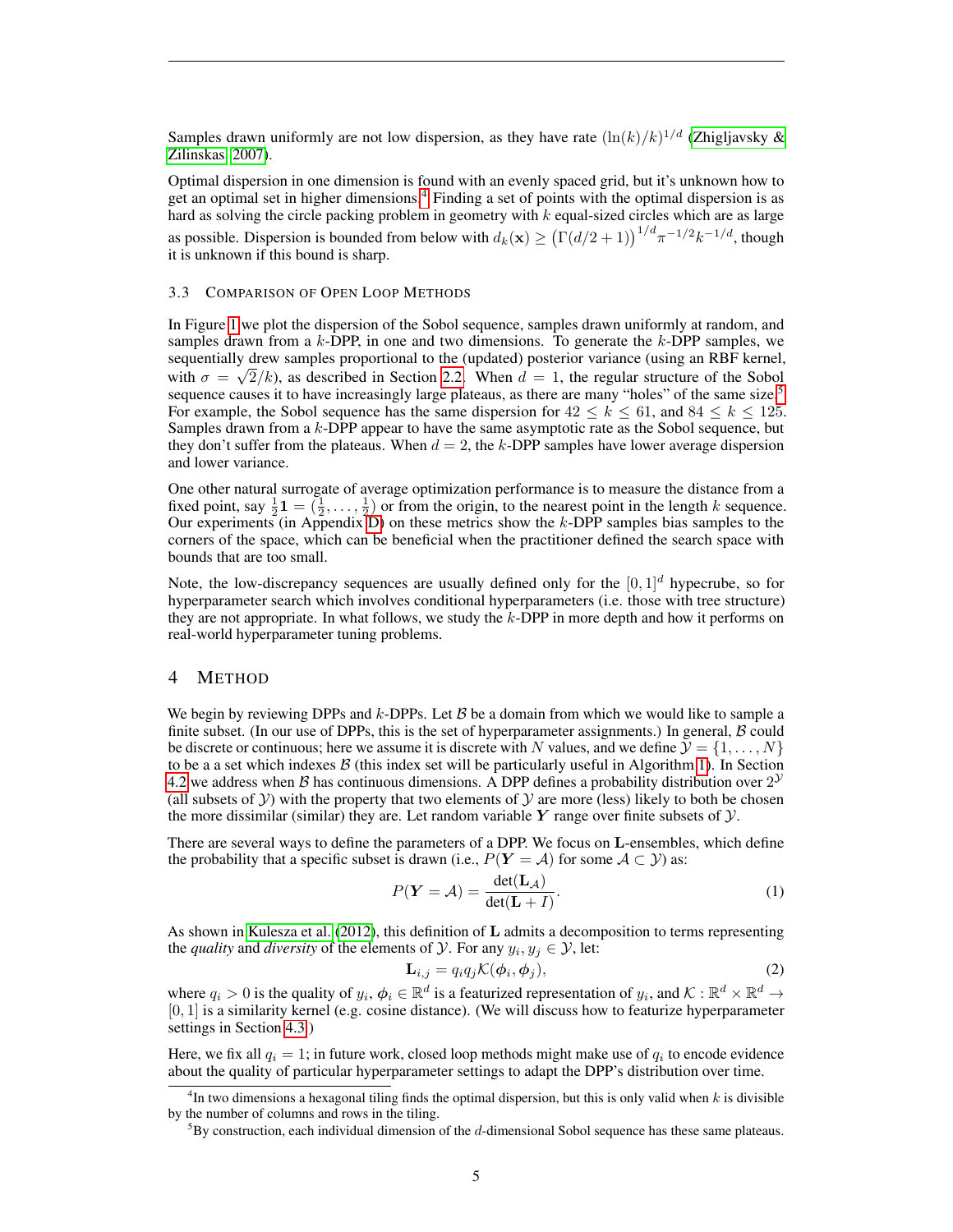<span id="page-5-0"></span>

Figure 1: Dispersion of the Sobol sequence, samples from a k-DPP, and uniform random samples (lower is better). These log-log plots show when  $d = 1$  that Sobol suffers from regular plateaus of increasing size, while when  $d = 2$  the k-DPP samples have lower average dispersion and lower variance.

#### 4.1 SAMPLING FROM A K-DPP

DPPs have support over all subsets of  $\mathcal{Y}$ , including  $\emptyset$  and  $\mathcal{Y}$  itself. In many practical settings, one may have a fixed budget that allows running the training algorithm  $k$  times, so we require precisely  $k$ elements of  $Y$  for evaluation. k-DPPs are distributions over subsets of  $Y$  of size k. Thus,

$$
P(\boldsymbol{Y} = \mathcal{A} \mid |\boldsymbol{Y}| = k) = \frac{\det(\mathbf{L}_{\mathcal{A}})}{\sum_{\mathcal{A}' \subset \mathcal{Y}, |\mathcal{A}'| = k} \det(\mathbf{L}_{\mathcal{A}'})}.
$$
(3)

Sampling from k-DPPs has been well-studied. When the base set  $\beta$  is a set of discrete items, exact sampling algorithms are known which run in  $\mathcal{O}(N k^3)$  [Kulesza et al.](#page-10-2) [\(2012\)](#page-10-2). When the base set is a continuous hyperrectangle, a recent exact sampling algorithm was introduced, based on a connection with Gaussian processes (GPs), which runs in  $\mathcal{O}(dk^2 + k^3)$  [Hennig & Garnett](#page-10-10) [\(2016\)](#page-10-10). We are unaware of previous work which allows for sampling from  $k$ -DPPs defined over any other base sets.

#### <span id="page-5-1"></span>4.2 SAMPLING K-DPPS DEFINED OVER ARBITRARY BASE SETS

[Anari et al.](#page-9-1) [\(2016\)](#page-9-1) present a Metropolis-Hastings algorithm (included here as Algorithm [1\)](#page-6-1) which is a simple and fast alternative to the exact sampling procedures described above. However, it is restricted to discrete domains. We propose a generalization of the MCMC algorithm which preserves relevant computations while allowing sampling from any base set from which we can draw uniform samples, including those with discrete dimensions, continuous dimensions, some continuous and some discrete dimensions, or even (conditional) tree structures (Algorithm [2\)](#page-6-0). To the best of our knowledge, this is the first algorithm which allows for sampling from a  $k$ -DPP defined over any space other than strictly continuous or strictly discrete, and thus the first algorithm to utilize the expressive capabilities of the posterior variance of a GP in these regimes.

Algorithm [1](#page-6-1) proceeds as follows: First, initialize a set Y with  $k$  indices of L, drawn uniformly. Then, at each iteration, sample two indices of  **(one within and one outside of the set**  $**Y**$ **), and with some** probability replace the item in  $Y$  with the other.

When we have continuous dimensions in the base set, however, we can't define the matrix **L**, so sampling indices from it is not possible. We propose Algorithm [2,](#page-6-0) which samples points directly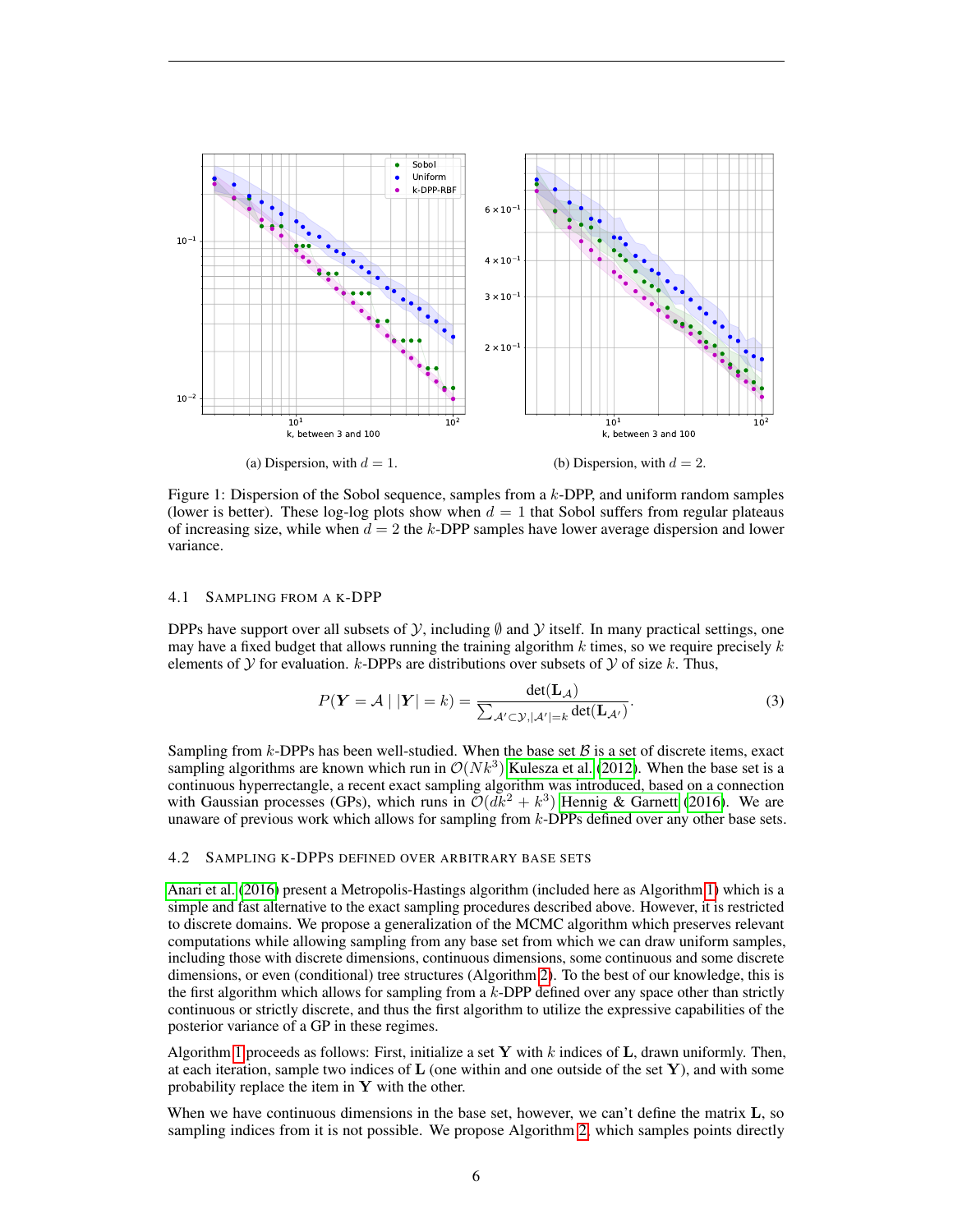#### <span id="page-6-1"></span>**Algorithm 1** Drawing a sample from a discrete  $k$ -DPP [\(Anari et al., 2016\)](#page-9-1)

**Input:** L, a symmetric,  $N \times N$  matrix where  $\mathbf{L}_{i,j} = q_i q_j \mathcal{K}(\phi_i, \phi_j)$  which defines a DPP over a finite base set of items B, and  $\mathcal{Y} = \{1, \ldots, N\}$ , where  $\mathcal{Y}_i$  indexes a row or column of  $\mathbf{L}$ 

**Output:**  $\mathcal{B}_{Y}$  (the points in  $\mathcal{B}$  indexed by Y) 1: Initialize Y to  $k$  elements sampled from  $\mathcal Y$  uniformly 2: while not mixed do

- 3: uniformly sample  $u \in \mathbf{Y}, v \in \mathcal{Y} \setminus \mathbf{Y}$
- 4: set  $\mathbf{Y}' = \mathbf{Y} \cup \{v\} \setminus \{u\}$
- 5:  $p \leftarrow \frac{1}{2} min(1, \frac{\det(\mathbf{L}_{\mathbf{Y'}})}{\det(\mathbf{L}_{\mathbf{Y}})})$
- 6: with probability  $p: Y = Y'$
- 7: Return  $B_{\rm Y}$

from the base set  $\beta$  instead (assuming continuous dimensions are bounded), and computes only the principal minors of L needed for the relevant computations on the fly.

<span id="page-6-0"></span>Algorithm 2 Drawing a sample from a k-DPP defined over a space with continuous and discrete dimensions

**Input:** A base set B with some continuous and some discrete dimensions, a quality function  $\Psi$ :  $\mathbf{Y}_i \rightarrow q_i$ , a feature function  $\mathbf{\Phi} : \mathbf{Y}_i \rightarrow \boldsymbol{\phi}_i$ 

**Output:**  $\beta$ , a set of k points in  $\beta$ 1: Initialize  $\beta$  to k points sampled from  $\beta$  uniformly 2: while not mixed do 3: uniformly sample  $u \in \beta$ ,  $v \in \mathcal{B} \setminus \beta$ 4:  $\quad \text{set } \beta' = \beta \cup \{v\} \setminus \{u\}$ 5: compute the quality score for each item,  $q_i = \Psi(\beta_i)$ ,  $\forall i$ , and  $q'_i = \Psi(\beta'_i)$ ,  $\forall i$ 6: construct  $\mathbf{L}_{\beta} = [q_i q_j \mathcal{K}(\boldsymbol{\Phi}(\beta_i), \boldsymbol{\Phi}(\beta_j))], \forall i, j$ 7: construct  $\mathbf{L}_{\boldsymbol{\beta}'} = [q'_i q'_j \mathcal{K}(\boldsymbol{\Phi}(\boldsymbol{\beta}_i'), \boldsymbol{\Phi}(\boldsymbol{\beta}_j'))], \forall i, j$ i 8:  $p \leftarrow \frac{1}{2} min(1, \frac{\det(\mathbf{L}_{\boldsymbol{\beta'}})}{\det(\mathbf{L}_{\boldsymbol{\beta}})}$  $\frac{\det(\mathbf{L}_{\boldsymbol{\beta}})}{\det(\mathbf{L}_{\boldsymbol{\beta}})}$ 

- 9: with probability  $p: \beta = \beta'$
- 10: Return  $\beta$

Even in the case where the dimensions of  $\beta$  are discrete, Algorithm [2](#page-6-0) requires less computation and space than Algorithm [1](#page-6-1) (assuming the quality and similarity scores are stored once computed, and retrieved when needed). Previous analyses claimed that Algorithm [1](#page-6-1) should mix after  $\mathcal{O}(N \log(N))$ steps. There are  $\mathcal{O}(N^2)$  computations required to compute the full matrix L, and at each iteration we will compute at most  $O(k)$  new elements of L, so even in the worst case we will save space and computation whenever  $k \log(N) < N$ . In expectation, we will save significantly more.

#### <span id="page-6-2"></span>4.3 CONSTRUCTING L FOR HYPERPARAMETER OPTIMIZATION

Let  $\phi_i$  be a feature vector for  $y_i \in \mathcal{Y}$ , a modular encoding of the attribute-value mapping assigning values to different hyperparameters, in which fixed segments of the vector are assigned to each hyperparameter attribute (e.g., the dropout rate, the choice of nonlinearity, etc.). For a hyperparameter that takes a numerical value in range  $[h_{\min}, h_{\max}]$ , we encode value h using one dimension (j) of  $\phi$ and project into the range  $[0, 1]$ :

$$
\phi[j] = \frac{h - h_{\min}}{h_{\max} - h_{\min}}\tag{4}
$$

This rescaling prevents hyperparameters with greater dynamic range from dominating the similarity calculations. A categorical-valued hyperparameter variable that takes  $m$  values is given  $m$  elements of  $\phi$  and a one-hot encoding. Ordinal-valued hyperparameters can be encoded using a unary encoding. (For example, an ordinal variable which can take three values would be encoded with [1,0,0], [1,1,0], and [1,1,1].) Additional information about the distance between the values can be incorporated, if it's available. In this work, we then compute similarity using an RBF kernel,  $\mathcal{K} = \exp\left(-\frac{||\phi_i - \phi_j||^2}{2\sigma^2}\right)$ ,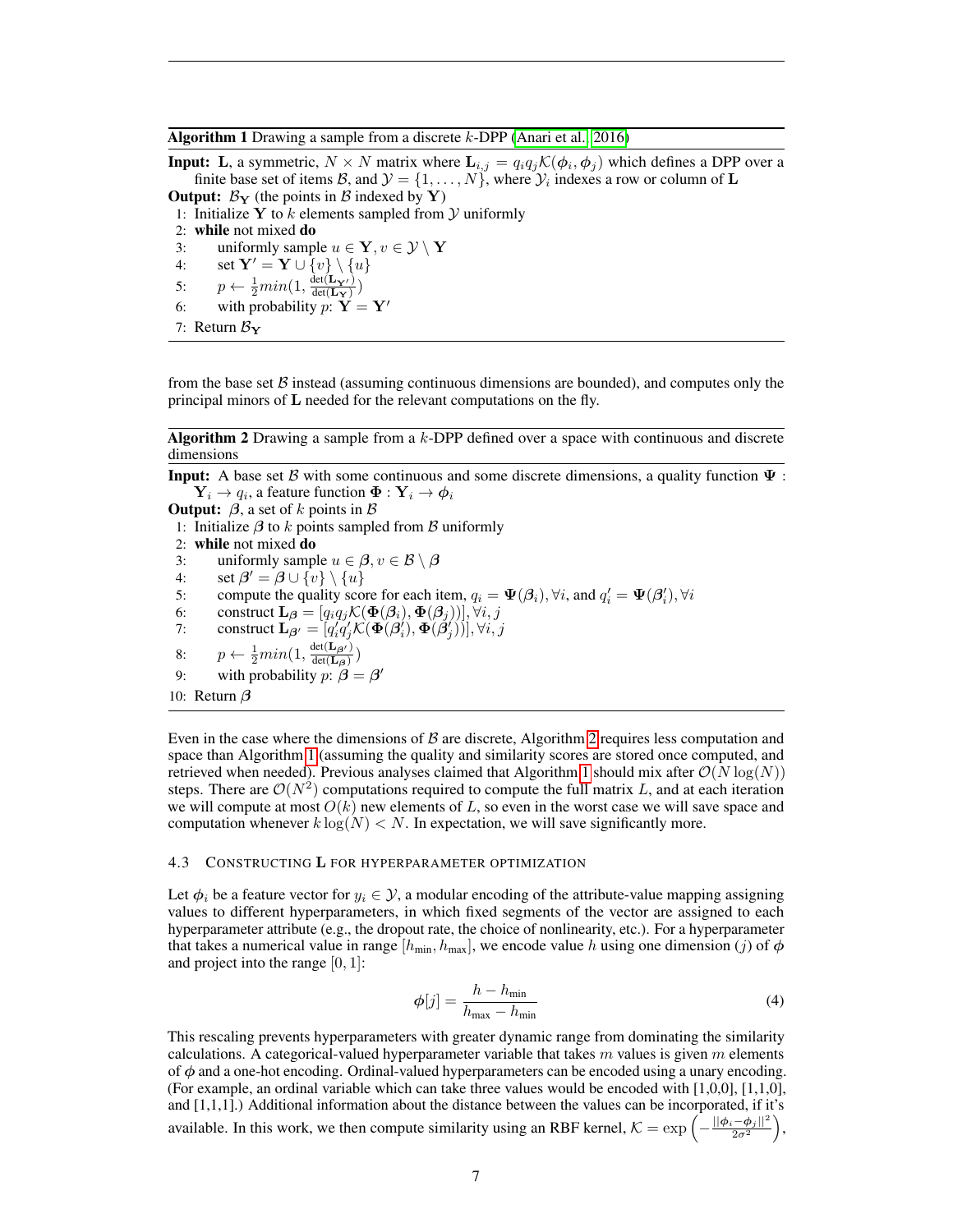and hence label our approach  $k$ -DPP-RBF. Values for  $\sigma^2$  lead to models with different properties; when  $\sigma^2$  is small, points that are spread out interact little with one another, and when  $\sigma^2$  is large, the increased repulsion between the points encourages them to be as far apart as possible.

#### 4.4 TREE-STRUCTURED HYPERPARAMETERS

Many real-world hyperparameter search spaces are tree-structured. For example, the number of layers in a neural network is a hyperparameter, and each additional layer adds at least one new hyperparameter which ought to be tuned (the number of nodes in that layer). For a binary hyperparameter like whether or not to use regularization, we use a one-hot encoding. When this hyperparameter is "on," we set the associated regularization strength as above, and when it is "off" we set it to zero. Intuitively, with all other hyperparameter settings equal, this causes the off-setting to be closest to the least strong regularization. One can also treat higher-level design decisions as hyperparameters [\(Komer et al., 2014\)](#page-10-15), such as whether to train a logistic regression classifier, a convolutional neural network, or a recurrent neural network. In this construction, the type of model would be a categorical variable (and thus get a one-hot encoding), and all child hyperparameters for an "off" model setting (such as the convergence tolerance for logistic regression, when training a recurrent neural network) would be set to zero.

<span id="page-7-1"></span>

Figure 2: Average best-found model accuracy by iteration when training a convolutional neural network on three hyperparameter search spaces (defined in Section [5.1\)](#page-7-0), averaged across 50 trials of hyperparameter optimization, with  $k = 20$ .

## 5 HYPERPARAMETER OPTIMIZATION EXPERIMENTS

In this section we present our hyperparameter optimization experiments. Our experiments consider a setting where hyperparameters have a large effect on performance: a convolutional neural network for text classification [\(Kim, 2014\)](#page-10-16). The task is binary sentiment analysis on the Stanford sentiment treebank [\(Socher et al., 2013\)](#page-11-5). On this balanced dataset, random guessing leads to 50% accuracy. We use the CNN-non-static model from [Kim](#page-10-16) [\(2014\)](#page-10-16), with skip-gram [\(Mikolov et al., 2013\)](#page-10-17) vectors. The model architecture consists of a convolutional layer, a max-over-time pooling layer, then a fully connected layer leading to a softmax. All  $k$ -DPP samples are drawn using Algorithm [2.](#page-6-0)

#### <span id="page-7-0"></span>5.1 SIMPLE TREE-STRUCTURED SPACE

We begin with a search over three continuous hyperparameters and one binary hyperparameter, with a simple tree structure: the binary hyperparameter indicates whether or not the model will use  $L_2$ regularization, and one of the continuous hyperparameters is the regularization strength. We assume a budget of  $k = 20$  evaluations by training the convolutional neural net.  $L_2$  regularization strengths in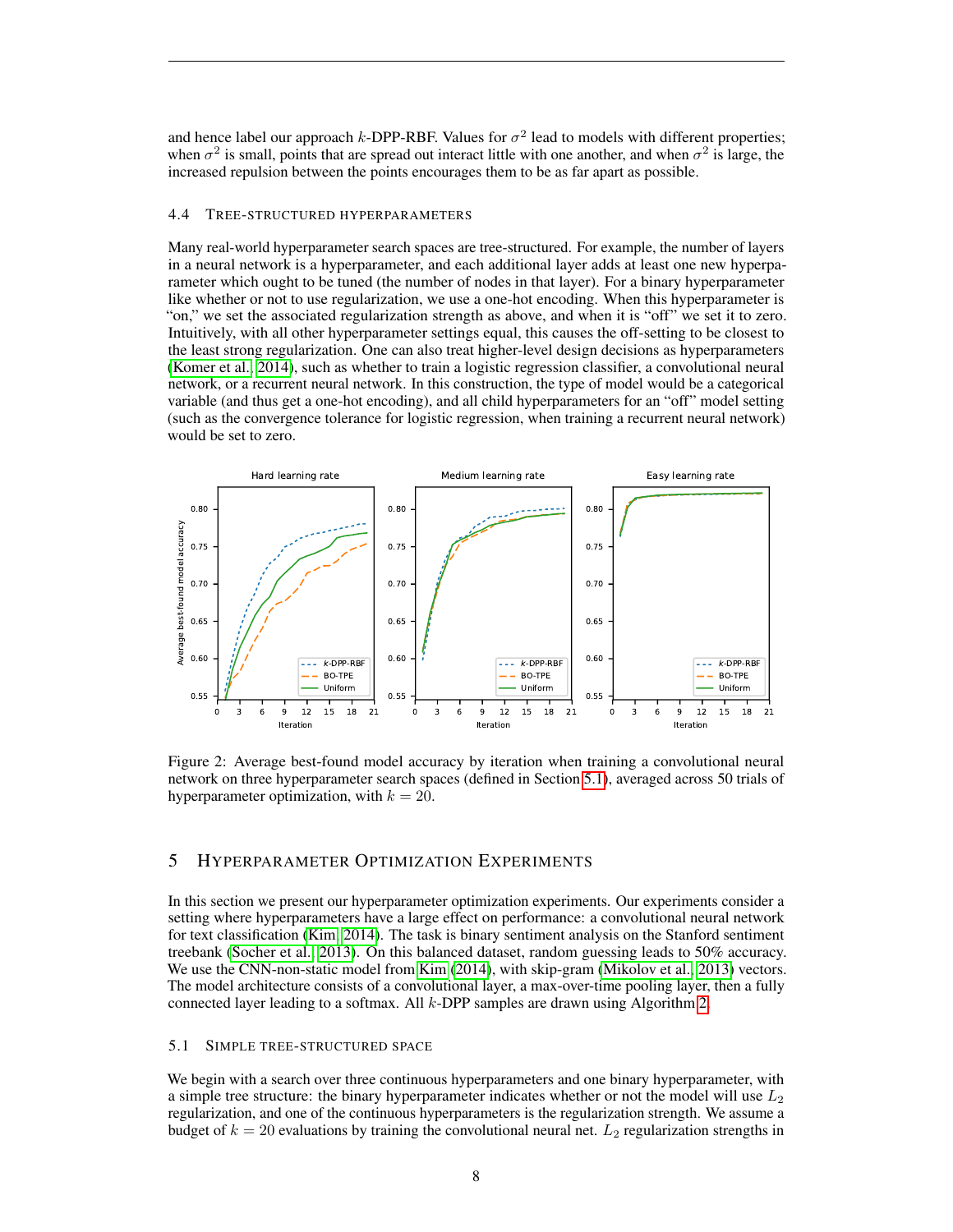the range  $[e^{-5}, e^{-1}]$  (or no regularization) and dropout rates in [0.0, 0.7] are considered. We consider three increasingly "easy" ranges for the learning rate:

- Hard:  $[e^{-5}, e^{5}]$ , where the majority of the range leads to accuracy no better than chance.
- Medium:  $[e^{-5}, e^{-1}]$ , where half of the range leads to accuracy no better than chance.
- Easy:  $[e^{-10}, e^{-3}]$ , where the entire range leads to models that beat chance.

Figure [2](#page-7-1) shows the accuracy (averaged over 50 runs) of the best model found after exploring 1, 2,  $\dots$ , k hyperparameter settings. We see that k-DPP-RBF finds better models with fewer iterations necessary than the other approaches, especially in the most difficult case. Figure [2](#page-7-1) compares the sampling methods against a Bayesian optimization technique using a tree-structured Parzen estimator (BO-TPE; [Bergstra et al., 2011\)](#page-10-3). This technique evaluates points sequentially, allowing the model to choose the next point based on how well previous points performed (a closed loop approach). It is state-of-the-art on tree-structured search spaces (though its sequential nature limits parallelization). Surprisingly, we find it performs the worst, even though it takes advantage of additional information. We hypothesize that the exploration/exploitation tradeoff in BO-TPE causes it to commit to more local search before exploring the space fully, thus not finding hard-to-reach global optima.

Note that when considering points sampled uniformly or from a DPP, the order of the  $k$  hyperparameter settings in one trial is arbitrary (though this is not the case with BO-TPE as it is an iterative algorithm). In all cases the variance of the best of the  $k$  points is lower than when sampled uniformly, and the differences in the plots are all significant with  $p < 0.01$ .

# <span id="page-8-1"></span>5.2 OPTIMIZING WITHIN RANGES KNOWN TO BE GOOD

[Zhang & Wallace](#page-11-6) [\(2015\)](#page-11-6) analyzed the stability of convolutional neural networks for sentence classification with respect to a large set of hyperparameters, and found a set of six which they claimed had the largest impact: the number of kernels, the difference in size between the kernels, the size of each kernel, dropout, regularization strength, and the number of filters. We optimized over their prescribed "Stable" ranges for three open loop methods and one closed loop method; average accuracies with 95 percent confidence intervals from 50 trials of hyperparameter optimization are shown in Figure [3,](#page-9-2) across  $k = 5, 10, 15, 20$  iterations. We find that even when optimizing over a space for which all values lead to good models, k-DPP-RBF outperforms the other methods.

Our experiments reveal that, while the hyperparameters proposed by [Zhang & Wallace](#page-11-6) [\(2015\)](#page-11-6), can have an effect, the learning rate, which they do not analyze, is at least as impactful.

# 5.3 WALL CLOCK TIME COMPARISON WITH SPEARMINT

Here we compare our approach against Spearmint [\(Snoek et al., 2012\)](#page-11-0), perhaps the most popular Bayesian optimization package. Figure [4](#page-9-3) shows wall clock time and accuracy for 25 runs on the "Stable" search space of four hyperparameter optimization approaches:  $k$ -DPP-RBF (with  $k = 20$ ), batch Spearmint with 2 iterations of batch size 10, batch Spearmint with 10 iterations of batch size 2, and sequential Spearmint<sup>[6](#page-8-0)</sup>. Each point in the plot is one hyperparameter assignment evaluation. The vertical lines represent how long, on average, it takes to find the best result in one run. We see that all evaluations for  $k$ -DPP-RBF finish quickly, while even the fastest batch method (2 batches of size 10) takes nearly twice as long on average to find a good result. The final average best-found accuracies are 82.61 for k-DPP-RBF, 82.65 for Spearmint with 2 batches of size 10, 82.7 for Spearmint with 10 batches of size 2, and 82.76 for sequential Spearmint. Thus, we find it takes on average more than ten times as long for sequential Spearmint to find its best solution, for a gain of only 0.15 percent accuracy.

# 6 CONCLUSIONS

We have explored open loop hyperparameter optimization built on sampling from a  $k$ -DPP. We described how to define a  $k$ -DPP over hyperparameter search spaces, and showed that  $k$ -DPPs retain the attractive parallelization capabilities of random search. In synthetic experiments, we showed

<span id="page-8-0"></span><sup>&</sup>lt;sup>6</sup>When in the fully parallel, open loop setting, Spearmint simply returns the Sobol sequence.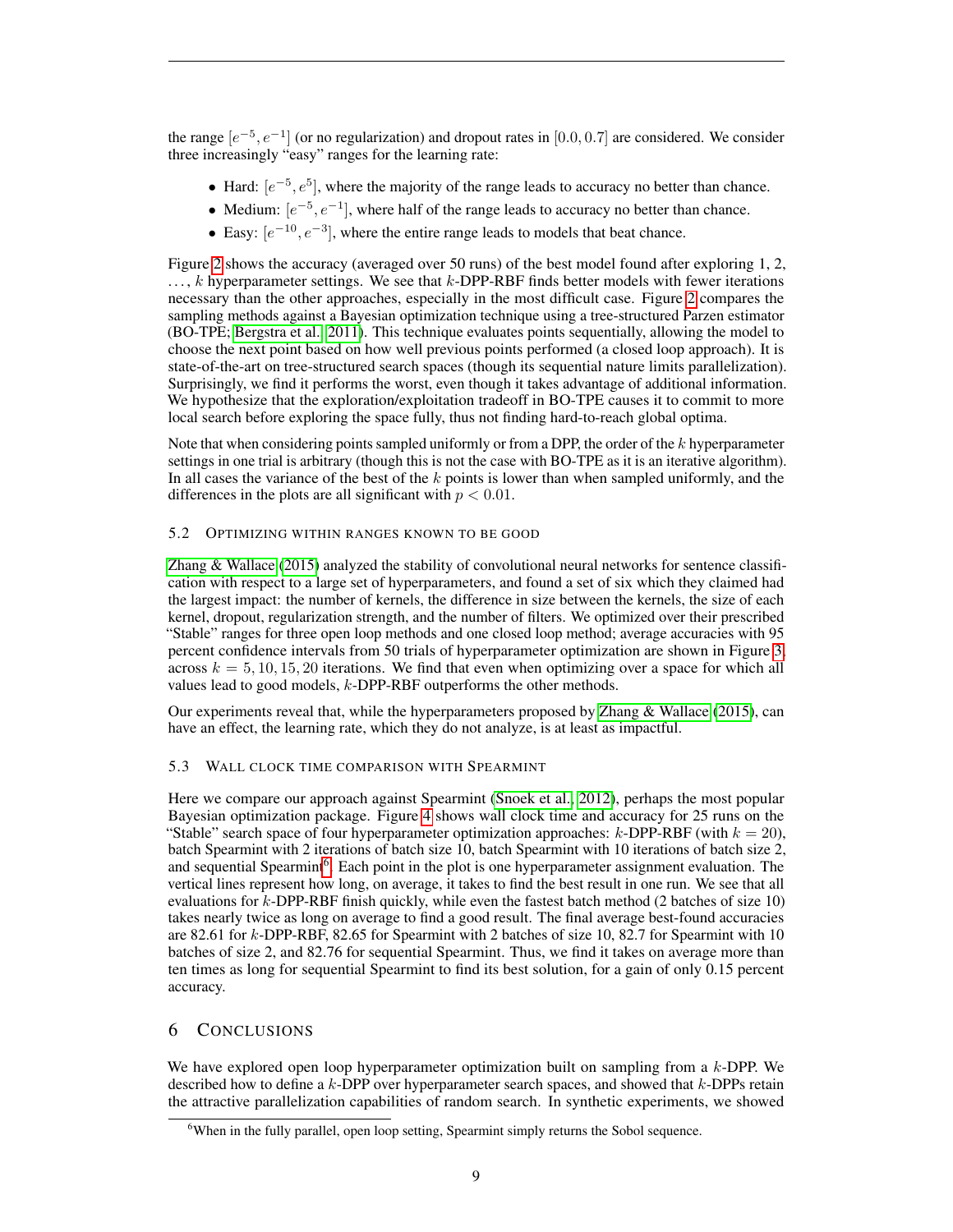<span id="page-9-2"></span>

<span id="page-9-3"></span>Figure 3: Average best-found model accuracy by iteration when training a convolutional neural network on the "Stable" search space (defined in Section [5.2\)](#page-8-1), averaged across 50 trials of hyperparameter optimization, with  $k = 5, 10, 15, 20$ , with 95 percent confidence intervals. The k-DPP-RBF outperforms uniform sampling, TPE, and the Sobol sequence.



Figure 4: Wall clock time (in seconds, x-axis) for 25 hyperparameter trials of hyperparameter optimization (each with  $k = 20$ ) on the "Stable" search space define in Section [5.2.](#page-8-1) The vertical lines represent the average time it takes too find the best hyperparameter assignment in a trial.

k-DPP samples perform well on a number of important metrics, even for large values of  $k$ . In hyperprameter optimization experiments, we see k-DPP-RBF outperform other open loop methods. Additionally, we see that sequential methods, even when using more than ten times as much wall clock time, gain less than 0.16 percent accuracy on a particular hyperparameter optimization problem. An open-source implementation of our method is available.

# **REFERENCES**

- <span id="page-9-0"></span>Mohamed Osama Ahmed, Bobak Shahriari, and Mark Schmidt. Do we need harmless Bayesian optimization and first-order Bayesian optimization? In *Proc. of Advances in Neural Information Processing Systems (NeurIPS) Bayesian Optimization Workshop*, 2016.
- <span id="page-9-1"></span>Nima Anari, Shayan Oveis Gharan, and Alireza Rezaei. Monte Carlo Markov chain algorithms for sampling strongly Rayleigh distributions and determinantal point processes. In *Proc. of Conference*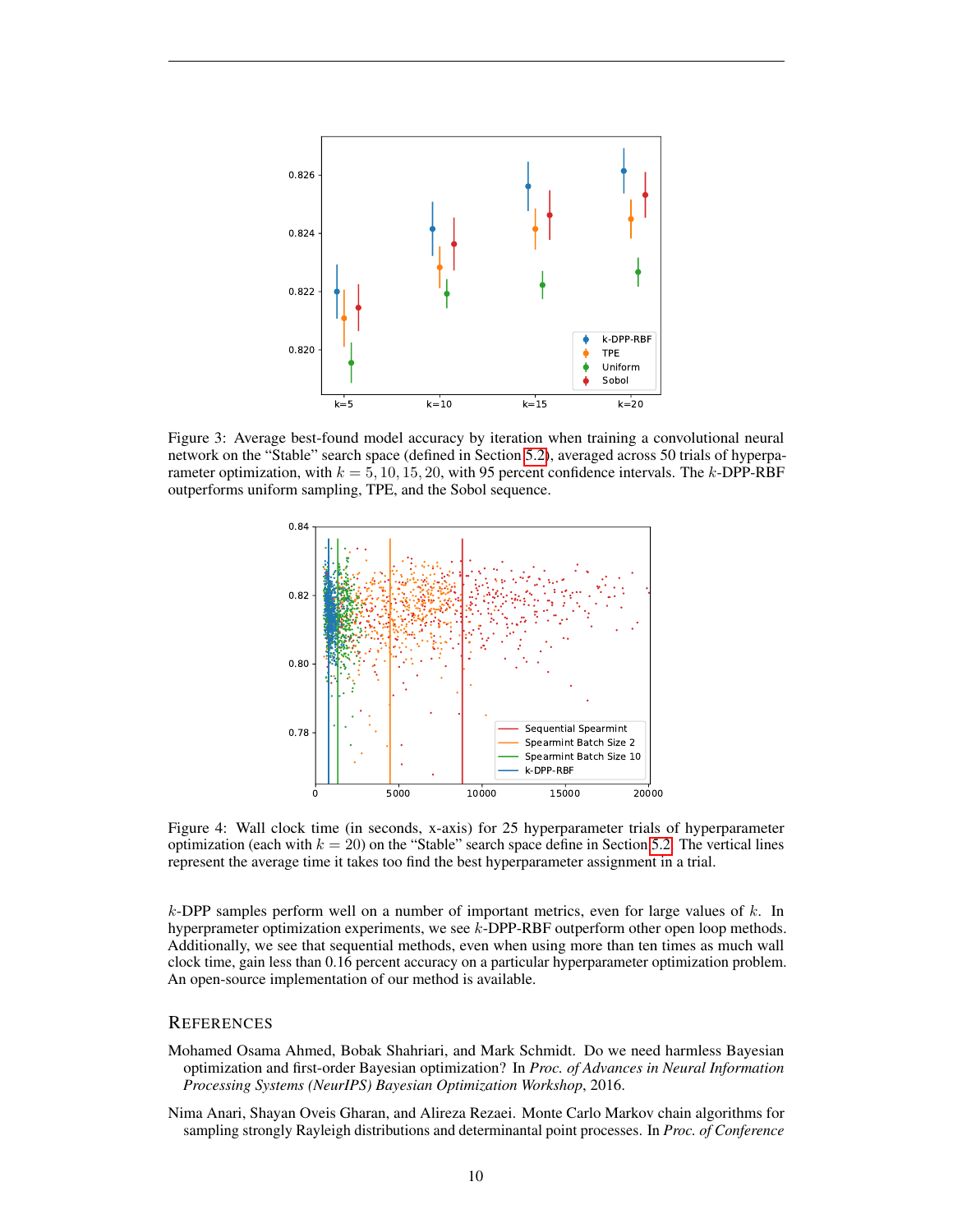*on Learning Theory (COLT)*, 2016.

- <span id="page-10-18"></span>Rmi Bardenet and Adrien Hardy. Monte Carlo with determinantal point processes. In *arXiv:1605.00361*, 2016.
- <span id="page-10-0"></span>James Bergstra and Yoshua Bengio. Random search for hyper-parameter optimization. In *Proc. of Journal of Machine Learning Research (JMLR)*, 2012.
- <span id="page-10-3"></span>James S Bergstra, Rémi Bardenet, Yoshua Bengio, and Balázs Kégl. Algorithms for hyper-parameter optimization. In *Proc. of Advances in Neural Information Processing Systems (NeurIPS)*, 2011.
- <span id="page-10-13"></span>Olivier Bousquet, Sylvain Gelly, Karol Kurach, Olivier Teytaud, and Damien Vincent. Critical hyper-parameters: No random, no cry. *arXiv preprint arXiv:1706.03200*, 2017.
- <span id="page-10-5"></span>Emile Contal, David Buffoni, Alexandre Robicquet, and Nicolas Vayatis. Parallel Gaussian process optimization with upper confidence bound and pure exploration. In *Proc. of Joint European Conference on Machine Learning and Knowledge Discovery in Databases*, 2013.
- <span id="page-10-6"></span>Thomas Desautels, Andreas Krause, and Joel W Burdick. Parallelizing exploration-exploitation tradeoffs in gaussian process bandit optimization. In *Proc. of Journal of Machine Learning Research (JMLR)*, 2014.
- <span id="page-10-7"></span>Javier Gonzalez, Zhenwen Dai, Philipp Hennig, and Neil Lawrence. Batch Bayesian optimization via ´ local penalization. In *Proc. of Artificial Intelligence and Statistics (AISTATS)*, 2016.
- <span id="page-10-10"></span>Philipp Hennig and Roman Garnett. Exact sampling from determinantal point processes. In *arxiv:1609.06840*, 2016.
- <span id="page-10-12"></span>Edmund Hlawka. Funktionen von beschrankter variation in der theorie der gleichverteilung. 1961.
- <span id="page-10-11"></span>Frank Hutter, H. Holger Hoos, and Kevin Leyton-Brown. Exact sampling from determinantal point processes. In *Proc. of the Learning and Intelligent OptimizatioN Conference (LION) 6*, 2012.
- <span id="page-10-1"></span>Maria Rita Iacò. Low discrepancy sequences: Theory and applications. In  $arXiv:1502.04897, 2015$ .
- <span id="page-10-8"></span>Kirthevasan Kandasamy, Akshay Krishnamurthy, Jeff Schneider, and Barnabas Poczos. Parallelised bayesian optimisation via thompson sampling. In *Proc. of International Conference on Artificial Intelligence and Statistics (AISTATS)*, 2018.
- <span id="page-10-9"></span>Tarun Kathuria, Amit Deshpande, and Pushmeet Kohli. Batched Gaussian process bandit optimization via determinantal point processes. In *Proc. of Advances in Neural Information Processing Systems (NeurIPS)*, 2016.
- <span id="page-10-16"></span>Yoon Kim. Convolutional neural networks for sentence classification. In *Proc. of Empirical Methods in Natural Language Processing (EMNLP)*, 2014.
- <span id="page-10-15"></span>Brent Komer, James Bergstra, and Chris Eliasmith. Hyperopt-sklearn: automatic hyperparameter configuration for scikit-learn. In *Proc. of International Conference on Machine Learning (ICML) workshop on AutoML*, 2014.
- <span id="page-10-2"></span>Alex Kulesza, Ben Taskar, et al. Determinantal point processes for machine learning. In *Proc. of Foundations and Trends* (R) *in Machine Learning*, 2012.
- <span id="page-10-4"></span>Lisha Li, Kevin Jamieson, Giulia DeSalvo, Afshin Rostamizadeh, and Ameet Talwalkar. Hyperband: Bandit-based configuration evaluation for hyperparameter optimization. In *Proc. of International Conference on Learning Representations (ICLR)*, 2017.
- <span id="page-10-17"></span>Tomas Mikolov, Ilya Sutskever, Kai Chen, Greg S Corrado, and Jeff Dean. Distributed representations of words and phrases and their compositionality. In *Proc. of Advances in Neural Information Processing Systems (NeurIPS)*, 2013.
- <span id="page-10-14"></span>Harald Niederreiter. *Random number generation and quasi-Monte Carlo methods*, volume 63. Siam, 1992.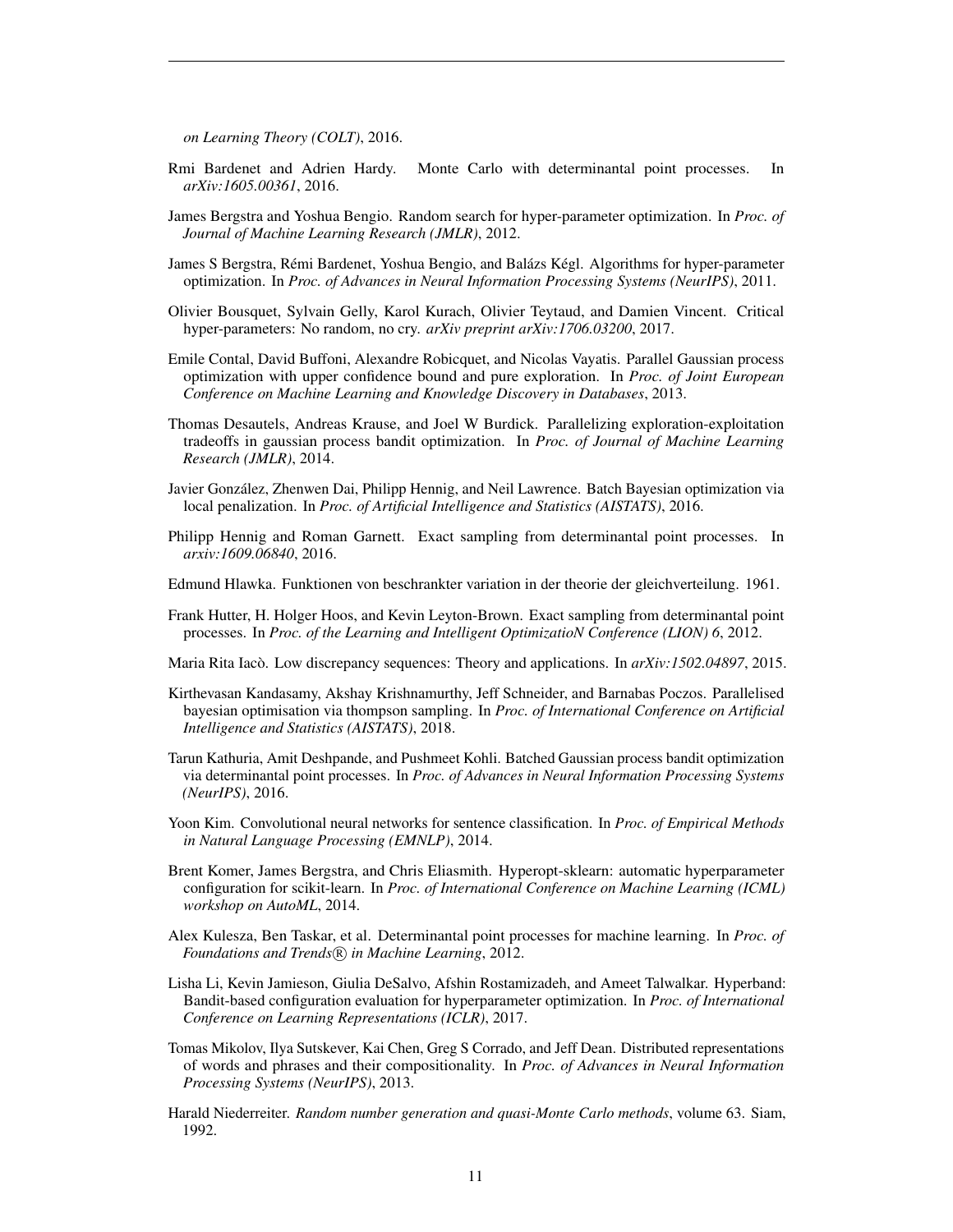- <span id="page-11-7"></span>Shai Shalev-Shwartz and Shai Ben-David. Understanding machine learning: From theory to algorithms. In *Proc. of Cambridge University Press*, 2014.
- <span id="page-11-0"></span>Jasper Snoek, Hugo Larochelle, and Ryan P Adams. Practical Bayesian optimization of machine learning algorithms. In *Proc. of Advances in Neural Information Processing Systems (NeurIPS)*, 2012.
- <span id="page-11-8"></span>Il'ya Meerovich Sobol'. On the distribution of points in a cube and the approximate evaluation of integrals. In *Proc. of Zhurnal Vychislitel'noi Matematiki i Matematicheskoi Fiziki*, 1967.
- <span id="page-11-5"></span>Richard Socher, Alex Perelygin, Jean Y Wu, Jason Chuang, Christopher D Manning, Andrew Y Ng, Christopher Potts, et al. Recursive deep models for semantic compositionality over a sentiment treebank. In *Proc. of Empirical Methods in Natural Language Processing (EMNLP)*, 2013.
- <span id="page-11-3"></span>Kevin Swersky, Jasper Snoek, and Ryan Prescott Adams. Freeze-thaw Bayesian optimization. In *arXiv:1406.3896*, 2014.
- <span id="page-11-2"></span>Zi Wang, Chengtao Li, Stefanie Jegelka, and Pushmeet Kohli. Batched high-dimensional bayesian optimization via structural kernel learning. In *Proc. of International Conference on Machine Learning (ICML)*, 2017.
- <span id="page-11-6"></span>Ye Zhang and Byron Wallace. A sensitivity analysis of (and practitioners' guide to) convolutional neural networks for sentence classification. In *arXiv:1510.03820*, 2015.
- <span id="page-11-4"></span>Anatoly Zhigljavsky and Antanasz Zilinskas. *Stochastic global optimization*, volume 9. Springer Science & Business Media, 2007.
- <span id="page-11-1"></span>Barret Zoph and Quoc V Le. Neural architecture search with reinforcement learning. In *arXiv:1611.01578*, 2016.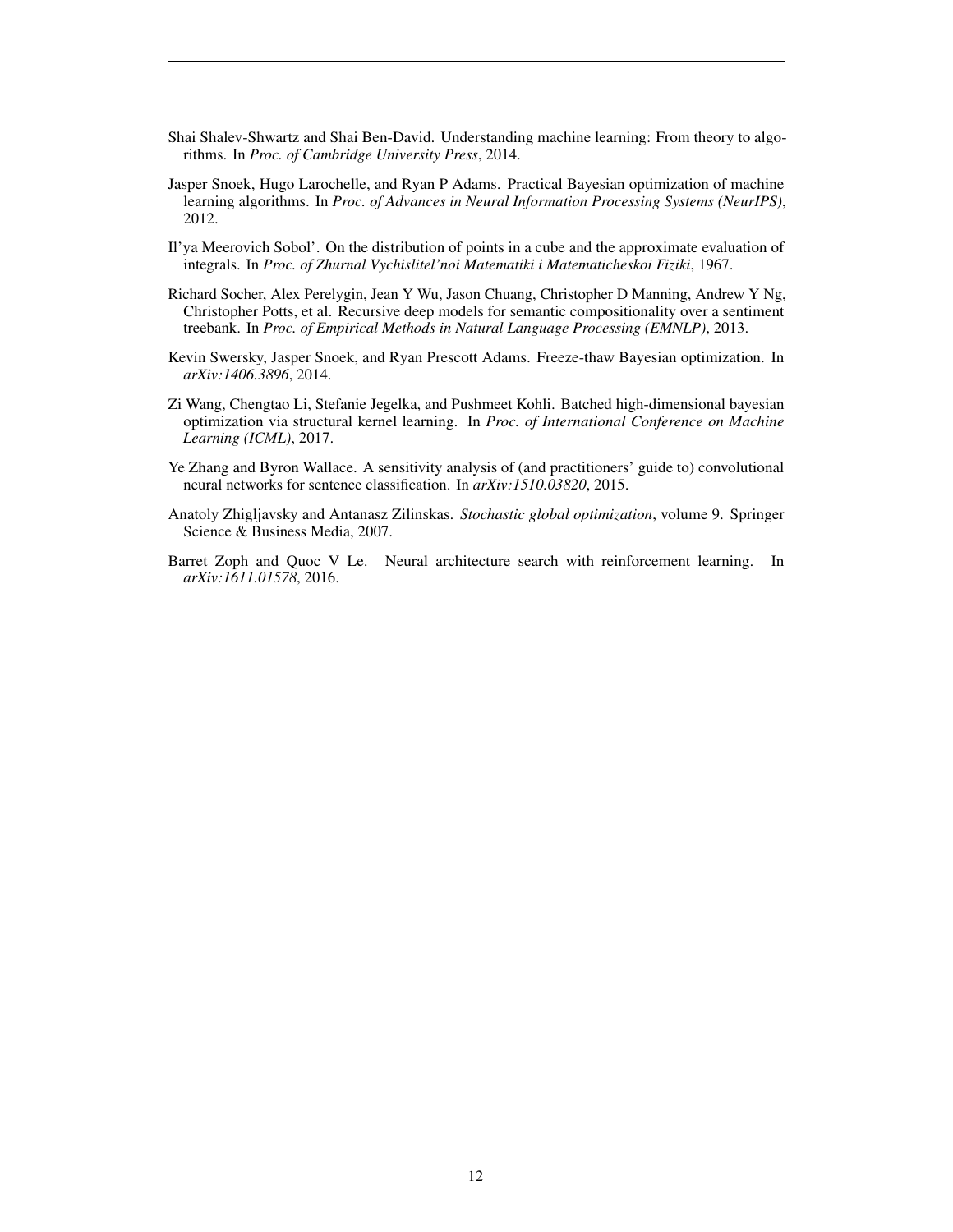# <span id="page-12-0"></span>A STAR DISCREPANCY

$$
D_k(\mathbf{x}) = \sup_{u_1, \dots, u_d \in [0,1]} \left| \mathcal{A}_k(\mathbf{x}, u_j) - \prod_{j=1}^d u_j \right|, \text{where}
$$

$$
\mathcal{A}_k(\mathbf{x}, u_j) = \frac{1}{k} \sum_{i=1}^k \mathbf{1} \left\{ x_i \in \prod_{j=1}^d [0, u_j) \right\}.
$$

It is well-known that a sequence chosen uniformly at random from  $[0, 1]^d$  has an expected star discrepancy of at least  $\sqrt{\frac{1}{k}}$  (and is no greater than  $\sqrt{\frac{d \log(d)}{k}}$  $\frac{g(a)}{k}$  [\(Shalev-Shwartz & Ben-David, 2014\)](#page-11-7) whereas sequences are known to exist with star discrepancy less than  $\frac{\log(k)^d}{k}$  $\frac{(k)}{k}$  [\(Sobol', 1967\)](#page-11-8), where both bounds depend on absolute constants.

Comparing the star discrepancy of sampling uniformly and Sobol, the bounds suggest that as  $d$  grows large relative to  $k$ , Sobol starts to suffer. Indeed, [Bardenet & Hardy](#page-10-18) [\(2016\)](#page-10-18) notes that the Sobol rate is not even valid until  $k = \Omega(2^d)$  which motivates them to study a formulation of a DPP that has a star discrepancy between Sobol and random and holds for all  $k$ , small and large. They primarily approached this problem from a theoretical perspective, and didn't include experimental results. Their work, in part, motivates us to look at DPPs as a solution for hyperparameter optimization.

#### <span id="page-12-1"></span>B KOKSMA-HLAWKA INEQUALITY

Let B be the d-dimensional unit cube, and let f have bounded Hardy and Krause variation  $Var_{HK}(f)$ on B. Let  $\mathbf{x} = (x_1, x_2, \dots, x_k)$  be a set of points in B at which the function f will be evaluated to approximate an integral. The Koksma-Hlawka inequality bounds the numerical integration error by the product of the star discrepancy and the variation:

$$
\left|\frac{1}{k}\sum_{i=1}^k f(x_i) - \int_{\mathcal{B}} f(u) du\right| \leq Var_{HK}(f)D_k(\mathbf{x}).
$$

We can see that for a given f, finding x with low star discrepancy can improve numerical integration approximations.

#### <span id="page-12-2"></span>C ALGORITHM FOR COMPUTING DISPERSION

Find a (bounded) voronoi diagram over the search space for a point set  $X_k$ . For each vertex in the voronoi diagram, find the closest point in  $X_k$ . The dispersion is the max over these distances.

#### <span id="page-12-3"></span>D DISTANCE TO THE CENTER AND THE ORIGIN

One natural surrogate of average optimization performance is to define a hyperparameter space on  $[0, 1]^d$  and measure the distance from a fixed point, say  $\frac{1}{2}\mathbf{1} = (\frac{1}{2}, \dots, \frac{1}{2})$ , to the nearest point in the length k sequence in the Euclidean norm squared:  $\min_{i=1,...,k} ||x_i - \frac{1}{2}1||_2^2$ . The Euclidean norm (squared)

is motivated by a quadratic Taylor series approximation around the minimum of the hypothetical function we wish to minimize. In the first columns of Figure [5](#page-13-0) we plot the smallest distance from the center  $\frac{1}{2}$ 1, as a function of the length of the sequence (in one dimension) for the Sobol sequence, uniform at random, and a DPP. We observe all methods appear comparable when it comes to distance to the center.

Acknowledging the fact that practitioners define the search space themselves more often than not, we realize that if the search space bounds are too small, the optimal solution often is found on the edge, or in a corner of the hypercube (as the true global optima are outside the space). Thus, in some situations it makes sense to *bias* the sequence towards the edges and the corners, the very opposite